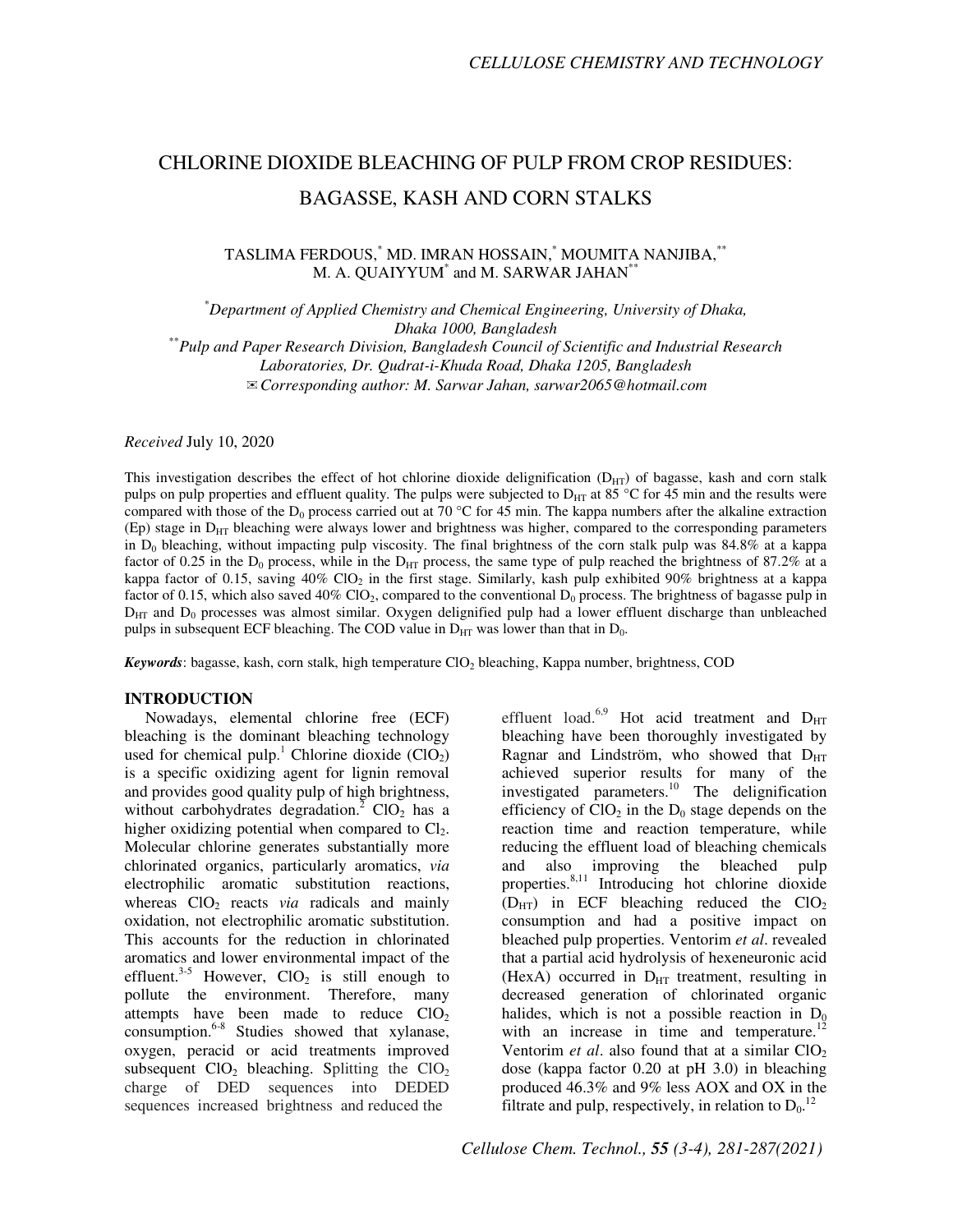Brogdon in his review showed that hot Astages, when applied ahead of ECF bleaching, can reduce the amount of HexA entering into the bleach plant by 30 to 90% and some lignin was removed as well.<sup>13</sup> Most applications of hot Astages are combined with  $D_0$  into a single operation,  $(A/D_0)$  or "hot  $D_0$ -Stage." These processes can be very effective in decreasing the amount of  $ClO<sub>2</sub>$  required for ECF bleaching of hardwood pulps (20 to 50%).

Buchert *et al*. showed that, when bleaching with chlorine dioxide, the HexA side groups of pulp xylan were degraded, whereas the MeGlcA and arabinose side groups were relatively stable toward the bleaching chemicals.<sup>14</sup> The hydrolysis of HexA occurs rapidly at high temperature and low pH, and it can be removed easily from the pulp.<sup>15</sup> This lowers the consumption of chemicals during bleaching, leading to lower generation of chlorolignin compounds. The studies revealed that the  $D_{\text{HT}}$  stage is able to dissociate the phenolic lignin and HexA, and to limit the generation of organochlorides.<sup>15-17</sup> Much research has been carried out on  $D_{HT}$  in the initial stage of bleaching of hardwood pulp, but the literature available on non-wood/agricultural residues pulps is scarce.10,12,19-21

Most of the studies used a temperature of 95 °C for longer time, and consequently obtained reduced viscosity and a slight drop in final pulp brightness. The lower brightness obtained after  $D_{\text{HT}}E$  is explained by the brightness reversion reactions caused by maintaining the pulp at high temperature/time in the complete absence of chlorine dioxide (Eiras *et al.*).<sup>22</sup> The hot acid treatment also formed new lignin phenolic hydroxyl groups, which may form new chromophores. $^{23}$  Therefore, the purpose of the present study was to use  $CIO<sub>2</sub>$  treatment at higher than conventional temperature  $(70 \degree C)$  and lower than 95  $\degree$ C, in order to reduce ClO<sub>2</sub> consumption and effluent load, while achieving improved brightness.

In this study,  $D_{HT}$  bleaching of crop residue pulps obtained from bagasse, kash and corn stalks was carried out at 85 °C for a short time, and the results were compared with those of  $D_0$  bleaching. The final pulp properties and the effluent quality were also studied.

# **EXPERIMENTAL**

#### **Materials**

Pulps from bagasse, kash and corn stalks were prepared in the laboratory by the soda-AQ process. The cooking experiment was conducted in an electrically heated, thermostatically controlled digester of 20 litre capacity. 1 kg of crop residues was used for all the experiments. All three types of crop residues were cooked with 18% alkali charge and 0.1% AQ for 2 h at 150 °C. The material to liquor ratio was 1:6.

## **Oxygen delignification**

Oxygen delignification (OD) was carried out in a thermostatically controlled digester, rotating at 1 rpm. The OD conditions were as follows: 110 °C, retention time 60 min, pulp consistency 10%, NaOH 2%, MgSO<sub>4</sub> 0.3% and O<sub>2</sub>-pressure 3.5 kg.cm<sup>-2</sup>.

### **Evaluation of pulps**

The kappa number, viscosity, brightness and HexA of the resulting pulps in unbleached and oxygen delignified state were determined in accordance with Tappi Test Methods, namely, kappa number (T 236 om-99), pulp viscosity (T 230 om-99), pulp ISO brightness (T 452 om-92) and hexenuronic acid content (T282 pm-07). Three replicates of all the experiments were performed, and the average reading was taken.

### $D_0$ (Ep) $D_1$  and  $D_{HT}$ (Ep) $D_1$  bleaching

Unbleached and oxygen delignified pulps were bleached by  $D_0(Ep)D_1$  and  $D_{HT}(Ep)D_1$  bleaching sequences (where D represents chlorine dioxide and (Ep) represents peroxide reinforced alkaline extraction). The chlorine dioxide charge in the  $D_0$  and  $D_{\text{HT}}$  stages was varied by kappa factor of 0.15, 0.2 and 0.25. The temperature was 70 °C in the  $D_0$  stage for 45 min. Pulp consistency was 10%. The pH was adjusted to 2.5 by adding dilute  $H_2SO_4$ . In the  $D_{HT}$  stage, the bleaching temperature was 85 °C and all the other parameters remained the same. The alkaline extraction stage was performed under the following conditions: temperature of 70 °C for 60 min, a water solution of  $2\%$  NaOH and 0.5%  $H_2O_2$  (on o.d. pulp). After the (Ep) stage, kappa number, viscosity and brightness were determined in accordance with Tappi Test Methods, as mentioned above.

In the  $D_1$  stage, the pH was adjusted to obtain a final pH of 4.5. The  $ClO<sub>2</sub>$  charge in the  $D<sub>1</sub>$  stage was fixed to 1%. The brightness and viscosity of the bleached pulp, as well as COD of the mixed effluent collected from the  $D_0$ ,  $E_p$  and  $D_1$  stages, were determined in accordance with PAPTAC Methods H.3.

## **RESULTS AND DISCUSSION**

Table 1 shows the basic properties of the starting pulps obtained from bagasse, kash and corn stalks. Oxygen delignification reduced the kappa number by 40.7%, 51.3% and 31.6% and increased the brightness by 24.59%, 30.33% and 7.2% ISO points for bagasse, kash and corn stalk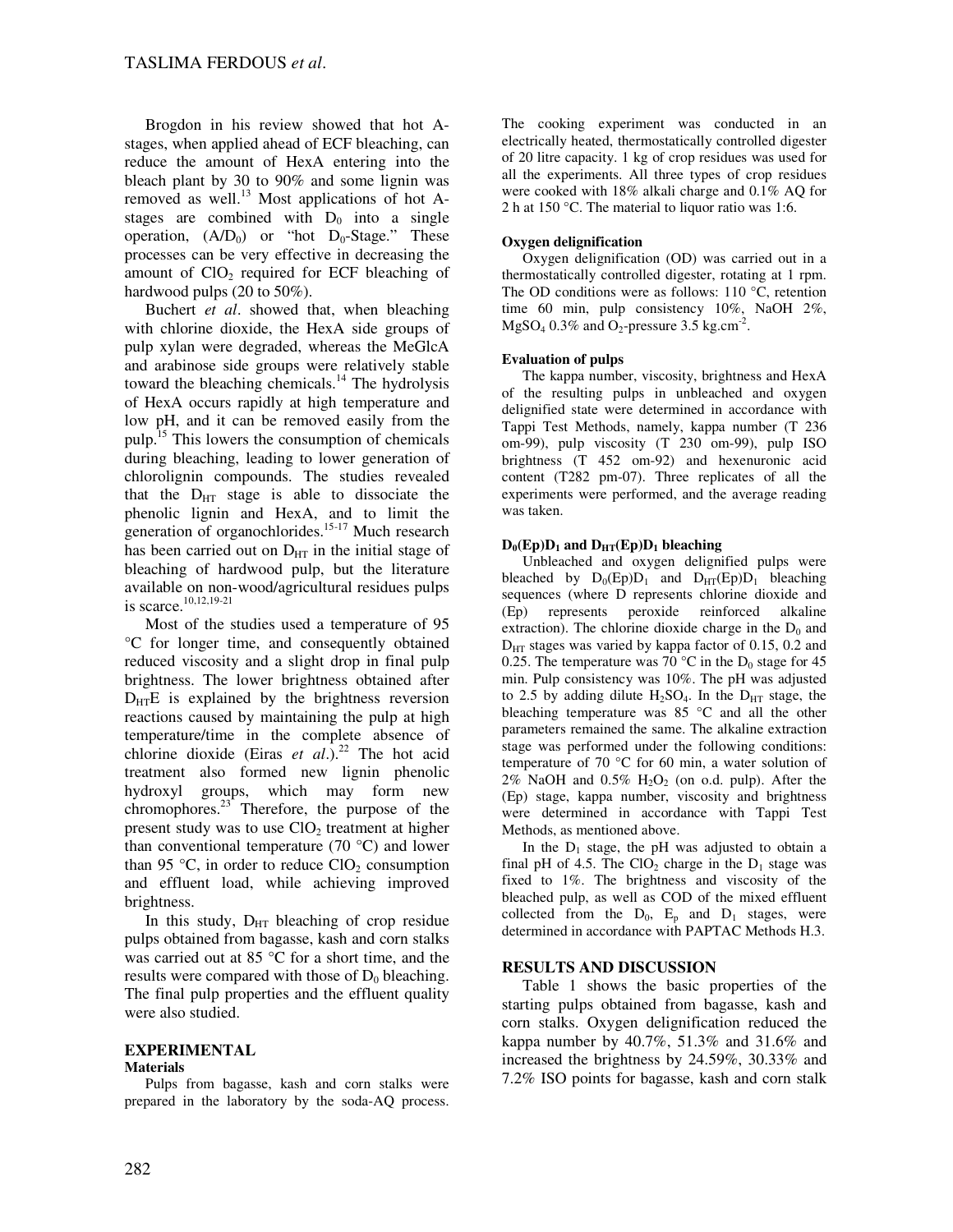pulps, respectively. However, the pulp viscosities were not changed significantly.

### $D_{\text{HT}}(Ep)$  and  $D_0(Ep)$  pulp properties

The effect of kappa factor on residual  $ClO<sub>2</sub>$ , (Ep) kappa number, brightness and viscosity are shown in Table 2. As shown in Table 2, the residual  $ClO<sub>2</sub>$  in conventional  $D<sub>0</sub>$  was found to be of 66-158 ppm for bagasse, 60-100 ppm for kash and 54-82 ppm for corn stalk unbleached pulps, which decreased significantly in the  $D_{HT}$ treatment. The residual  $ClO<sub>2</sub>$  was found to be lower than for the unbleached pulp and nil for the oxygen delignified kash pulp after  $D_{HT}$  bleaching, where a lower dose of  $ClO<sub>2</sub>$  was used. At higher temperature in  $D_{HT}$ , most of the  $ClO<sub>2</sub>$  was consumed during bleaching and its effect was also reflected in the kappa number measurement after the (Ep) stage.

As expected, an increasing kappa factor resulted in a decreased kappa number and viscosity, as well as increased brightness, in both  $D_0$  and  $D_{HT}$  processes.  $D_{HT}$  bleaching is more efficient than  $D_0$  and supported a reduction of the chlorine dioxide dose during bleaching (Table 2). The kappa number after the (Ep) stage decreased with increasing kappa factor and oxygen delignification. The kappa numbers after the (Ep) stage in  $D_{HT}$  bleaching were always lower than in  $D_0$  bleaching. This is related to the acid leaching of lignin, as described and reported in earlier studies.<sup>17,24</sup> For pulp bleaching at a kappa factor of 0.2, the (Ep) kappa numbers were 2.4 and 1.4 for bagasse, 1.2 and 0.9 for kash and 2.5 and 2.1 for corn stalks, for unbleached and oxygen delignified pulps, respectively, which further decreased upon  $D_{HT}$  to 1.4 and 0.7 for bagasse, 0.9 and 0.8 for kash and 1.8 and 1.6 for corn stalks. The higher kappa number decrease in the  $D_{\text{HT}}(Ep)$  stage, as compared to the  $D_0(Ep)$  one, can be explained by the higher removal of HexA.<sup>25</sup> This can also be explained by the degradation of hemicelluloses during the  $D_{HT}$ treatment, which breaks down the bonds of the

lignin-carbohydrate complex (LCC) and increases the extraction of the lignin from the surface of the fiber, as described by Zhang and coworkers. $^{26}$  On the other hand, according to Ikeda *et al*., the temperatures are not high enough to cleave the C-O or C-C bonds that link lignin to carbohydrates in LCC.<sup>17</sup> McDonough and co-workers speculated that the proportion of HexA contributing to the pulp's kappa number entering the  $D_0$  stage affected the bleachability of a red oak pulp that underwent hot acid hydrolysis.<sup>27</sup>

Pulp brightness after the  $D_0(Ep)/D_{HT}(Ep)$  stage is also shown in Table 2 and Figure 1 (a, b and c). Oxygen delignified pulp showed better pulp brightness than the unbleached pulp, regardless of  $D_0$  or  $D_{HT}$  bleaching. The brightness of  $D_0$  treated pulps was better than that of the pulps treated by the  $D_{\text{HT}}$  process using an identical amount of chlorine dioxide (Fig. 1). As shown in Figure 1, the higher brightness advantage in the  $D_{\text{HT}}$  stage than in the  $D_0$  stage after the (Ep) stage was of 3% for corn stalks and kash unbleached pulps. Ventorim *et al*. found the first chlorine dioxide stage at high temperature  $(D_{HT})$  decreased the brightness by 2.5% ISO and kappa number by 46% (1.9 units) in the extraction stage, as compared to the conventional D stage.<sup>12</sup> Their results were also in agreement with other findings.10,22 The target of this study was to improve brightness and kappa number reduction at 85 °C for shorter bleaching time, which was achieved.

As shown in Table 2, oxygen delignification reduced pulp viscosity significantly. There was no significant change in post-extraction pulp viscosity after  $D_{HT}$  bleaching. However, other studies showed that the  $D_{HT}E$  treatment at 95 °C resulted in a significant drop in post-extraction pulp viscosity, as compared to the DE one.<sup>17,28</sup> A slight carbohydrate hydrolysis may occur when the pulp is exposed to high time/temperature reaction and acidic pH. The significant viscosity loss is related to the hot acid hydrolysis of the carbohydrates at  $2.5$  pH.<sup>12,15,29</sup>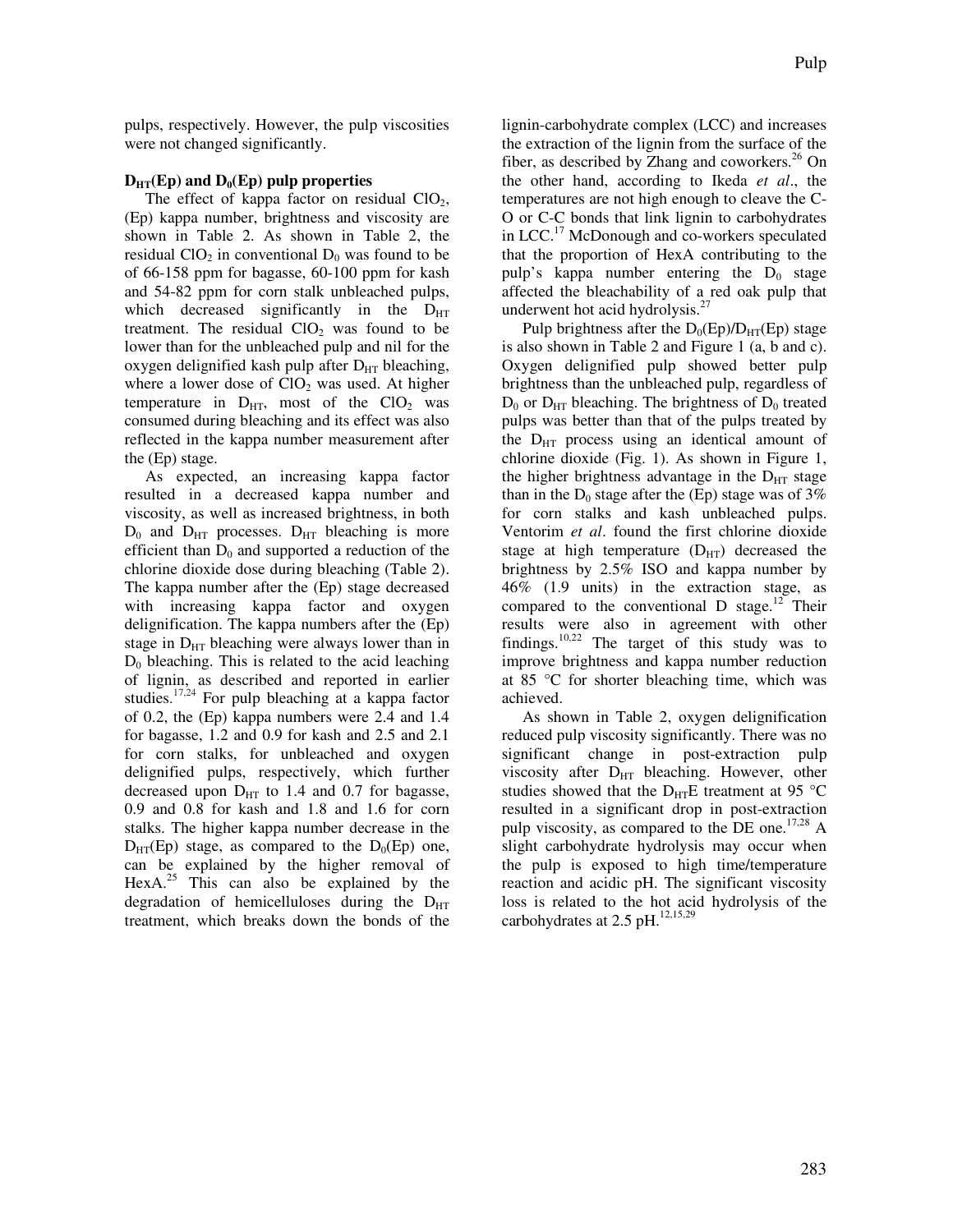# TASLIMA FERDOUS *et al*.

Table 1 Pulp properties of unbleached and oxygen delignified pulps from bagasse, kash and corn stalks

| Pulp           | Kappa number |                               | Viscosity (mPa.s) |                    | HexA (umole/g) |                    | Brightness $(\% )$ |                   |
|----------------|--------------|-------------------------------|-------------------|--------------------|----------------|--------------------|--------------------|-------------------|
|                | Unbleached   | $O_2$ -delignified            | Unbleached        | $O_2$ -delignified | Unbleached     | $O_2$ -delignified | Unbleached         | $D2$ -delignified |
| <b>Bagasse</b> | 14.3         | <u> o</u>                     | 19.1              | 1 J . J            | 25.9           | 26.1               | 27.9               | 52.5              |
| Kash           | .4.8         | $\sim$ $\sim$<br>. .          | 13.9              | 1 ງງ<br>12.Z       | 41.Z           | 227<br><u>.</u>    | 21.1               | 51.4              |
| Corn stalks    | 0.0          | $\mathbf{u} \cdot \mathbf{v}$ | 33.6              | 22.2<br>ن د ساک    | ے ، ر          | 30.5               | 21 <sub>4</sub>    | 28.6              |

Table 2 Effect of  $D_{HT}$  and  $D_0$  bleaching on pulp properties after (Ep) stage

|               | Temp. | Kappa factor | Residual ClO <sub>2</sub> (ppm) |           | Kappa No  |           | Brightness $(\%)$ |           | Viscosity (mPa.s) |           |
|---------------|-------|--------------|---------------------------------|-----------|-----------|-----------|-------------------|-----------|-------------------|-----------|
| Pulp          |       |              | UB                              | <b>OB</b> | <b>UB</b> | <b>OB</b> | UB                | <b>OB</b> | <b>UB</b>         | <b>OB</b> |
| Bagasse       |       | 0.15         | 66                              | 55        | 2.6       | 1.4       | 69.43             | 70.31     | 18.4              | 16.57     |
|               | 70    | 0.2          | 105                             | 68        | 2.4       | 1.4       | 70.76             | 72.51     | 18.5              | 16.49     |
|               |       | 0.25         | 158                             | 73        | 2.0       | 1.2       | 71.00             | 72.96     | 18.9              | 16.12     |
|               |       | 0.15         | 67                              | 50        | 1.8       | 1.2       | 70.10             | 72.41     | 18.7              | 14.50     |
|               | 85    | 0.2          | 67                              | 61        | 1.4       | 0.7       | 73.92             | 73.28     | 17.8              | 15.24     |
|               |       | 0.25         | 68                              | 62        | 0.8       | 0.7       | 76.85             | 75.51     | 16.5              | 10.79     |
| Kash          |       | 0.15         | 100                             | 54        | 1.6       | 1.1       | 66.0              | 84.20     | 14.4              | 11.07     |
|               | 70    | 0.2          | 110                             | 60        | 1.2       | 0.9       | 82.0              | 85.35     | 15.4              | 12.74     |
|               |       | 0.25         | 112                             | 64        | 0.7       | 0.7       | 84.38             | 85.5      | 13.5              | 13.05     |
|               |       | 0.15         | 65                              | nil       | 1.4       | 0.9       | 81.09             | 83.10     | 14.4              | 10.8      |
|               | 85    | 0.2          | 67                              | nil       | 0.9       | 0.8       | 84.48             | 85.15     | 14.6              | 10.2      |
|               |       | 0.25         | 82                              | nil       | 0.8       | 0.7       | 85.02             | 86.2      | 13.9              | 10.7      |
| stalks<br>Com | 70    | 0.15         | 54                              | 52        | 3.5       | 2.3       | 66.9              | 83.4      | 22.8              | 18.7      |
|               |       | 0.2          | 74                              | 62        | 2.5       | 2.1       | 82.29             | 85.2      | 22.6              | 18.2      |
|               |       | 0.25         | 82                              | 74        | 1.8       | 1.5       | 83.6              | 85.52     | 23.0              | 18.4      |
|               |       | 0.15         | 45                              | 34        | 2.1       | 2.0       | 76.03             | 80.58     | 22.5              | 18.6      |
|               | 85    | 0.2          | 64                              | 57        | 1.8       | 1.6       | 83.1              | 83.4      | 22.1              | 18.2      |
|               |       | 0.25         | 74                              | 64        | 1.3       | 1.1       | 84.2              | 86.75     | 21.4              | 18.0      |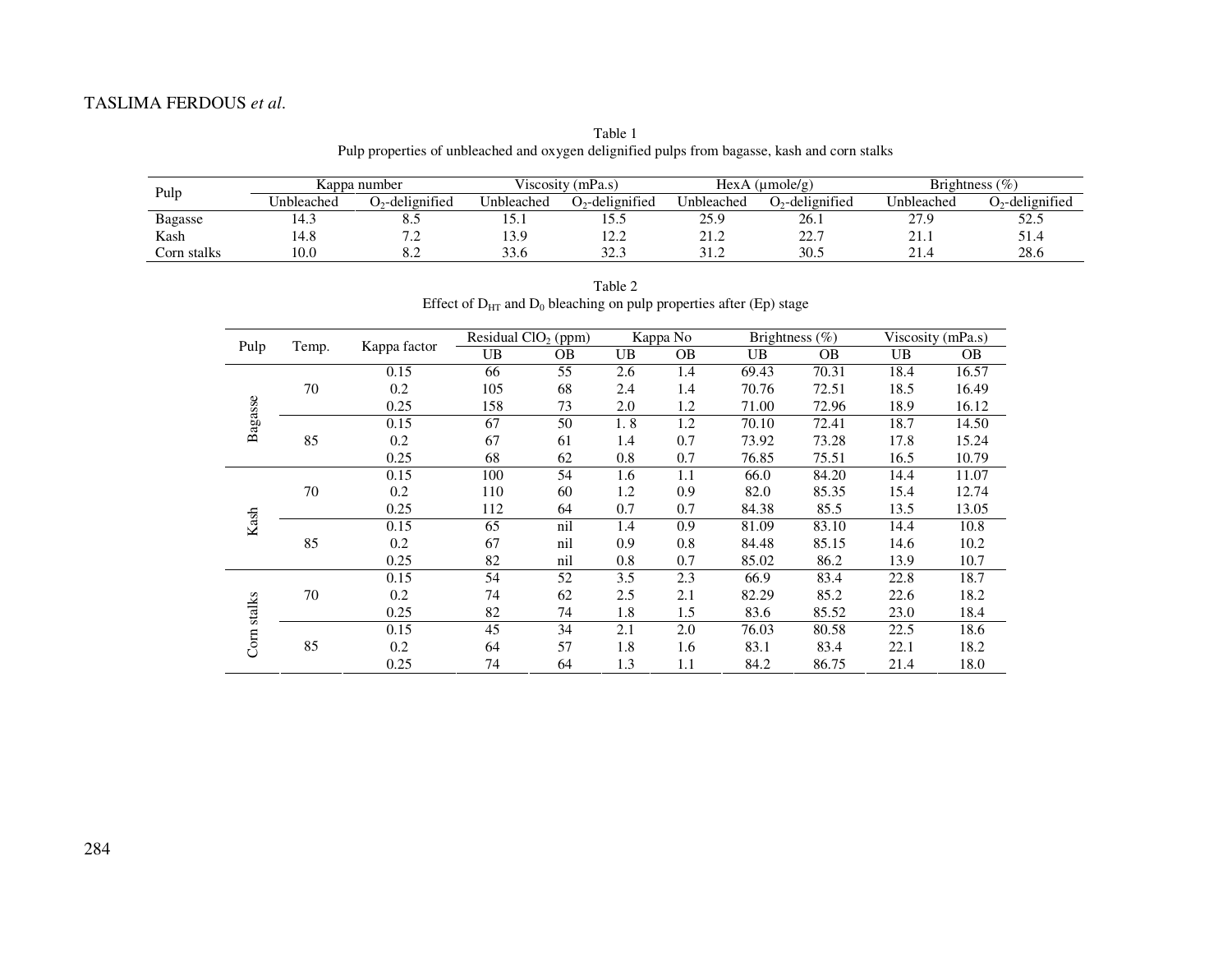

Figure 1: Effect of  $D_{HT}$  and  $D_0$  bleaching on (Ep) brightness



Figure 2: Residual HexA of final pulp

#### $D_{\text{HT}}(Ep)D_1$  and  $D_0(Ep)D_1$  pulp properties

The effect of the  $D_{HT}$  on the residual HexA was also studied and shown Figure 2. The residual HexA content in  $D_{HT}$  bleached pulps was much lower than in the  $D_0$  pulps. At a kappa factor of 0.2, the residual HexA contents were 4.25, 2.93 and 6.21  $\mu$ mol/g for the D<sub>0</sub> pulps, and 2.89, 1.21 and 3.23  $\mu$ mol/g for the D<sub>HT</sub> pulps from bagasse, kash and corn stalks, respectively. This is explained by the degradation of HexA in the  $D_{HT}$ process. HexA could not react with chlorine dioxide, but reacted with its intermediates, such as hypochlorous acid and molecular chlorine,  $30,31$ therefore increased chlorine dioxide consumption and affected pulp bleachability.

As shown in Figure 3, the COD value of the combined effluent from the  $D_0$ , Ep and  $D_1$  stages in  $D_{HT}(Ep)D_1$  bleaching was lower than that of the effluent from  $D_0(Ep)D_1$ . Oxygen delignified pulp always exhibited a lower COD load in the effluent. The  $D_{HT}$  process at a kappa factor of 0.2 decreased the COD value from 1120 mg/L to 1060 mg/L and from 1040 mg/L to 760 mg/L for bagasse pulp, from 1044 mg/L to 860 mg/L and from 828 mg/L to 700 mg/L for kash pulp, and from 1270 mg/L to 1011 mg/L and from 717 mg/L to 558 mg/L for corn stalk pulp, for unbleached and oxygen delignified pulps, respectively. Similar COD value reductions were reported in other studies.<sup>32</sup>

Although pulp brightness after the (Ep) stage was higher in oxygen delignified pulp, the final pulp brightness of unbleached and oxygen delignified pulps was almost similar. Also, the final brightness of the pulp that underwent the  $D_{\text{HT}}$  process was better or similar to that of the pulp subjected to conventional  $D_0$ .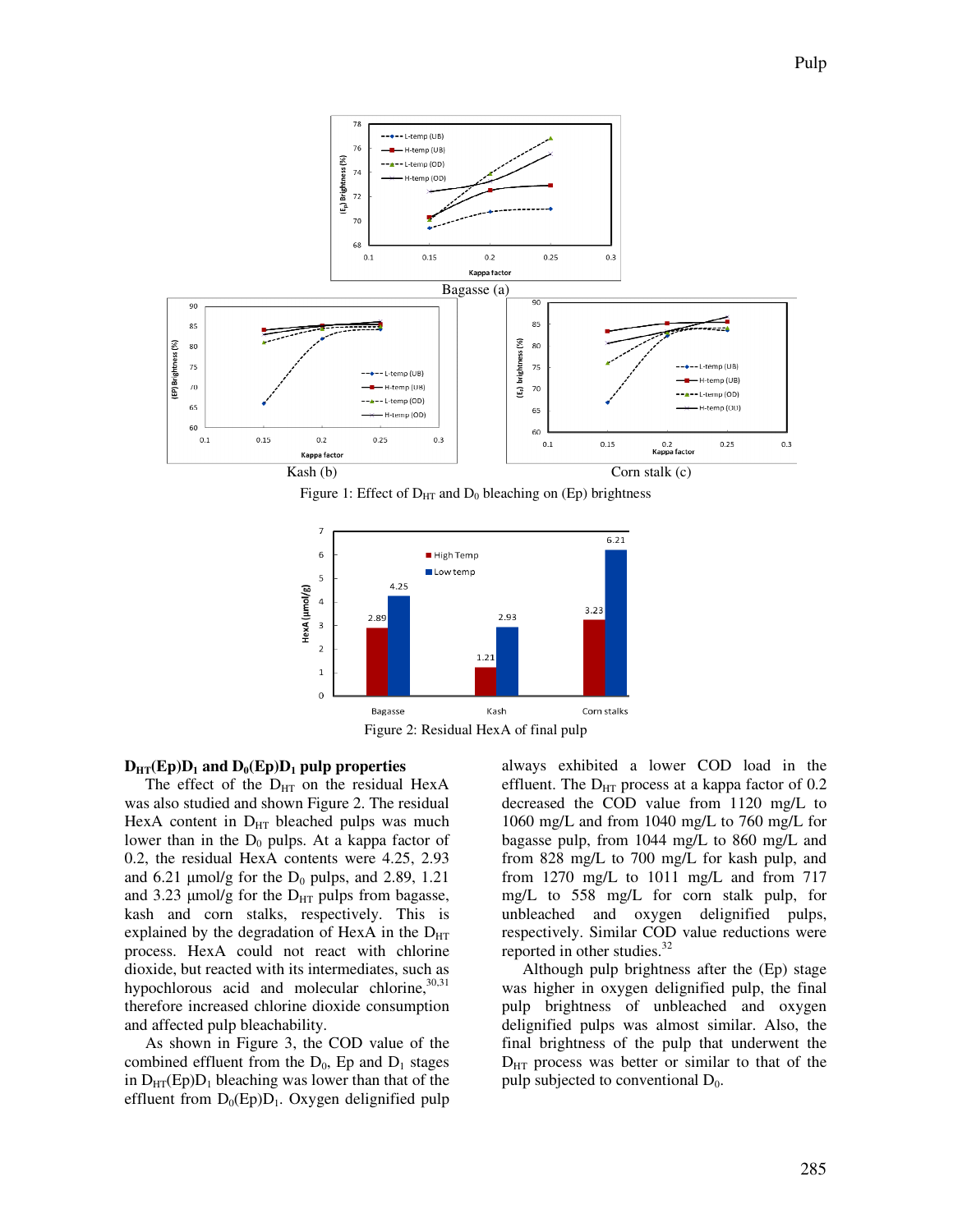| Pulp        |       | Kappa  | Brightness (%) |      | Viscosity (mPa.s) |       |
|-------------|-------|--------|----------------|------|-------------------|-------|
|             | Temp. | factor | UB             | OD   | UB                | OD    |
| Bagasse     |       | 0.15   | 87.2           | 86.0 | 14.85             | 13.0  |
|             | 70    | 0.2    | 89.1           | 87.1 | 14.2              | 12.5  |
|             |       | 0.25   | 89.3           | 89.1 | 13.12             | 11.4  |
|             |       | 0.15   | 85.6           | 85.0 | 12.7              | 12.6  |
|             | 85    | 0.2    | 89.3           | 88.6 | 12.5              | 11.1  |
|             |       | 0.25   | 89.2           | 88.3 | 12.1              | 11.5  |
|             |       | 0.15   | 83.0           | 87.0 | 14.79             | 10.45 |
|             | 70    | 0.2    | 88.6           | 90.4 | 14.2              | 10.49 |
|             |       | 0.25   | 89.0           | 90.2 | 14.24             | 13.23 |
| Kash        |       | 0.15   | 90.0           | 89.6 | 11.03             | 10.5  |
|             | 85    | 0.2    | 90.2           | 90.0 | 10.8              | 10.2  |
|             |       | 0.25   | 90.5           | 90.9 | 10.5              | 10.0  |
|             |       | 0.15   | 83.5           | 83.8 | 15.3              | 14.5  |
|             | 70    | 0.2    | 83.7           | 83.7 | 15.5              | 14.8  |
| Corn stalks |       | 0.25   | 84.8           | 84.7 | 15.2              | 14.2  |
|             |       | 0.15   | 87.2           | 87.8 | 13.7              | 12.5  |
|             | 85    | 0.2    | 87.1           | 87.9 | 13.5              | 12.7  |
|             |       | 0.25   | 87.4           | 87.7 | 13.5              | 12.4  |

Table 3 Effect of  $D_{HT}$  and  $D_0$  bleaching on final pulp properties



Figure 3: Effect of  $D_{HT}$  and  $D_0$  bleaching on COD value after final stage

Unbleached corn stalk pulp produced a final brightness of 84.8% at a kappa factor of 0.25 in the  $D_0$  process, while in the  $D_{HT}$  process, it achieved a brightness of 87.2% at a kappa factor of 0.15, and saved  $40\%$  ClO<sub>2</sub> in the first stage. Similarly, kash pulp exhibited 90% brightness at a kappa factor of 0.15, and also saved  $40\%$  ClO<sub>2</sub>, compared to the conventional  $D_0$  process. The brightness of bagasse pulp in  $D_{HT}$  and  $D_0$ processes was almost similar, which has been one of our targets in this study. Kumar *et al*. <sup>11</sup> showed that the use of  $D_{\text{HT}}$  reduced by 15% the ClO<sub>2</sub> requirement and improved pulp brightness and brightness stability, in comparison with the reference sequences  $D_0$ . In another study, it was observed that the final pulp brightness was directly correlated with the percentage of HexA removal during  $D_{HT}$ .<sup>33</sup>

#### **CONCLUSION**

Bagasse, kash and corn stalk pulps were bleached by hot chlorine dioxide bleaching. In the first stage, bleaching at 85 °C for 45 min  $(D_{HT})$ produced pulp with a lower kappa number, higher brightness and similar viscosity after the (Ep) stage, compared to the same parameters achieved after the conventional  $D_0$  stage. The final pulp brightness reached 87.2% for corn stalk pulp and 90.0% for kash pulp, *i.e.* higher than the values obtained in  $D_0$  bleaching, while using 40% less ClO2. The COD values and residual HexA content in the  $D_{HT}$  bleached pulps were much lower than those of the  $D_0$  pulps. Therefore,  $D_{\text{HT}}$  bleaching at 85 °C for 45 min improved the brightness of bagasse, kash and corn stalk pulps, while diminishing the effluent load.